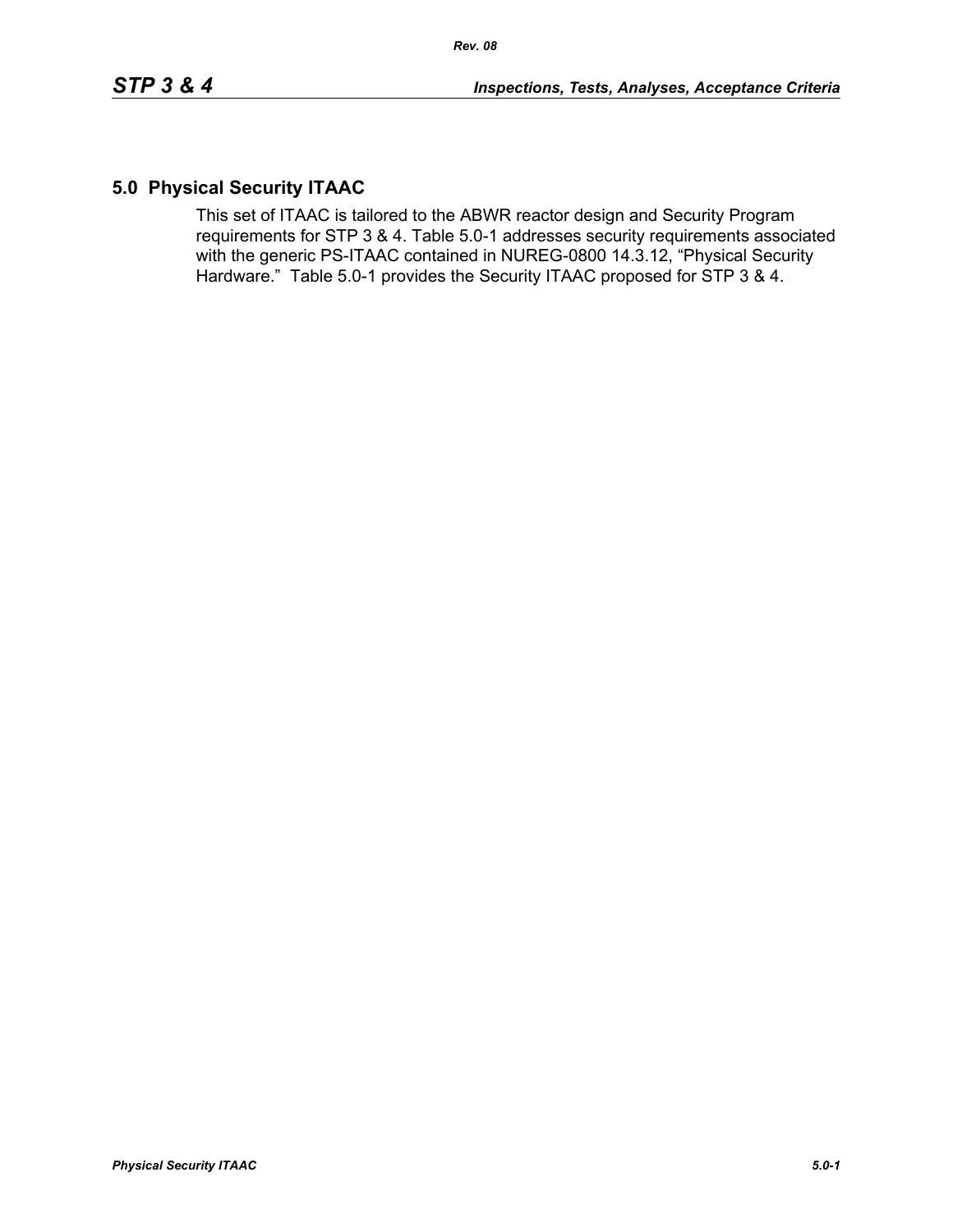| 1(a). All vital equipment locations will be<br>inspected.         | 1(a). Vital equipment is located only within a vital<br>area.                                                                                                      |
|-------------------------------------------------------------------|--------------------------------------------------------------------------------------------------------------------------------------------------------------------|
| 1(b). All vital equipment physical barriers will be<br>inspected. | 1(b). Vital equipment is located within a<br>protected area such that access to the vital<br>equipment requires passage through at least two<br>physical barriers. |
|                                                                   |                                                                                                                                                                    |
|                                                                   |                                                                                                                                                                    |
|                                                                   |                                                                                                                                                                    |
|                                                                   |                                                                                                                                                                    |
|                                                                   |                                                                                                                                                                    |
|                                                                   |                                                                                                                                                                    |
|                                                                   |                                                                                                                                                                    |
|                                                                   |                                                                                                                                                                    |
|                                                                   |                                                                                                                                                                    |
|                                                                   |                                                                                                                                                                    |
|                                                                   |                                                                                                                                                                    |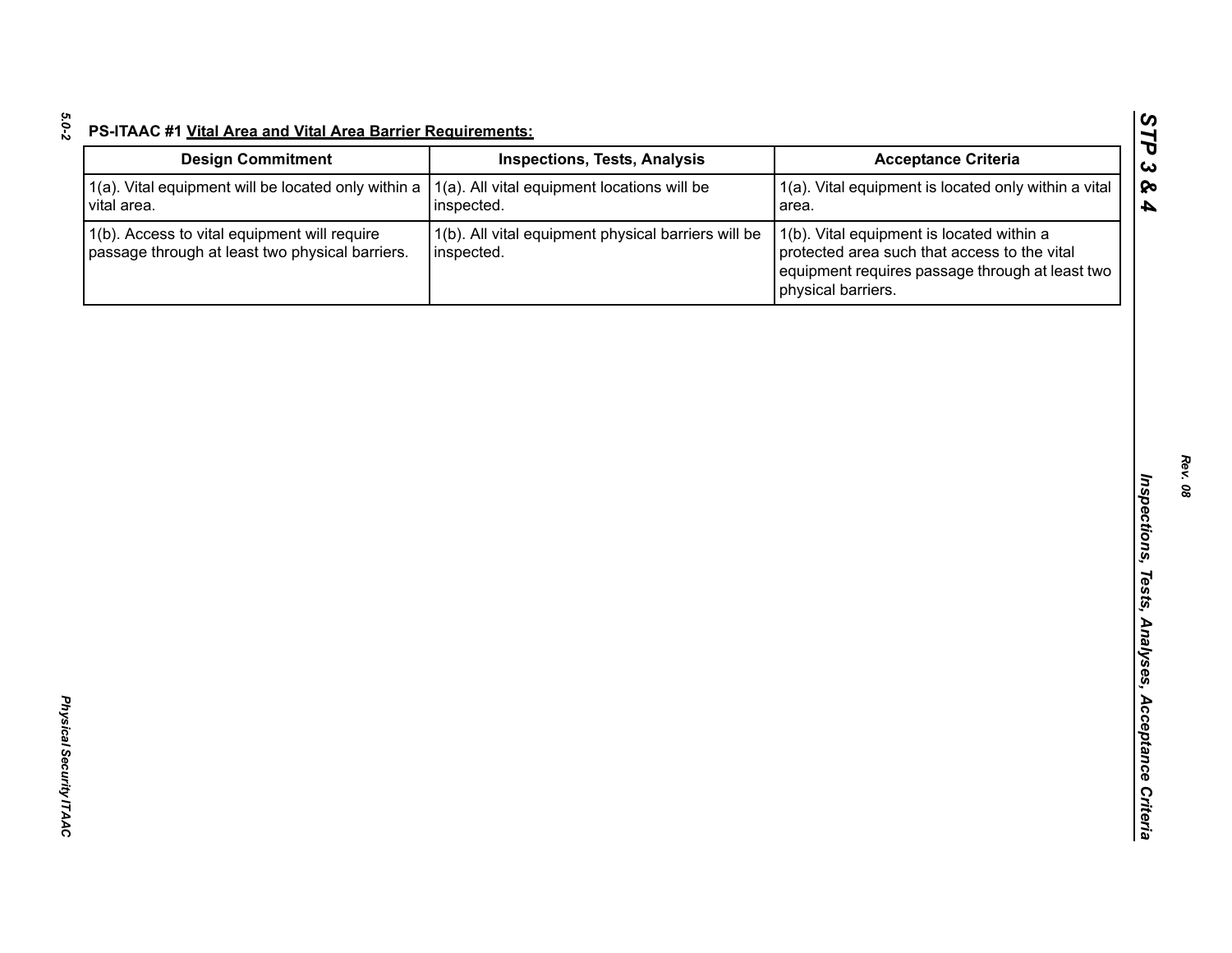| <b>Design Commitment</b>                                                                                                                                                                                                                                                     | <b>Inspections, Tests, Analysis</b>                                                    | <b>Acceptance Criteria</b>                                                                                                                                                                                                                                                                                            |
|------------------------------------------------------------------------------------------------------------------------------------------------------------------------------------------------------------------------------------------------------------------------------|----------------------------------------------------------------------------------------|-----------------------------------------------------------------------------------------------------------------------------------------------------------------------------------------------------------------------------------------------------------------------------------------------------------------------|
| 2(a). Physical barriers for the protected area<br>perimeter will not be part of vital area barriers.                                                                                                                                                                         | 2(a). The protected area perimeter barriers will<br>be inspected.                      | 2(a). Physical barriers at the perimeter of the<br>protected area are separated from any other<br>barrier designated as a vital area barrier.                                                                                                                                                                         |
| 2(b). Penetrations through the protected area<br>barrier will be secured and monitored.                                                                                                                                                                                      | 2(b). All penetrations through the protected area<br>barrier will be inspected.        | 2(b). All penetrations and openings through the<br>protected area barrier are secured and<br>monitored by intrusion detection equipment.                                                                                                                                                                              |
| 2(c). Unattended openings that intersect a<br>security boundary, such as underground<br>pathways, will be protected by a physical barrier<br>and monitored by intrusion detection equipment<br>or provided surveillance at a frequency sufficient<br>to detect exploitation. | 2(c). All unattended openings within the<br>protected area barriers will be inspected. | 2(c). All unattended openings (such as<br>underground pathways) that intersect a security<br>boundary (such as the protected area barrier),<br>are protected by a physical barrier and monitored<br>by intrusion detection equipment or provided<br>surveillance at a frequency sufficient to detect<br>exploitation. |
|                                                                                                                                                                                                                                                                              |                                                                                        |                                                                                                                                                                                                                                                                                                                       |
|                                                                                                                                                                                                                                                                              |                                                                                        |                                                                                                                                                                                                                                                                                                                       |
|                                                                                                                                                                                                                                                                              |                                                                                        |                                                                                                                                                                                                                                                                                                                       |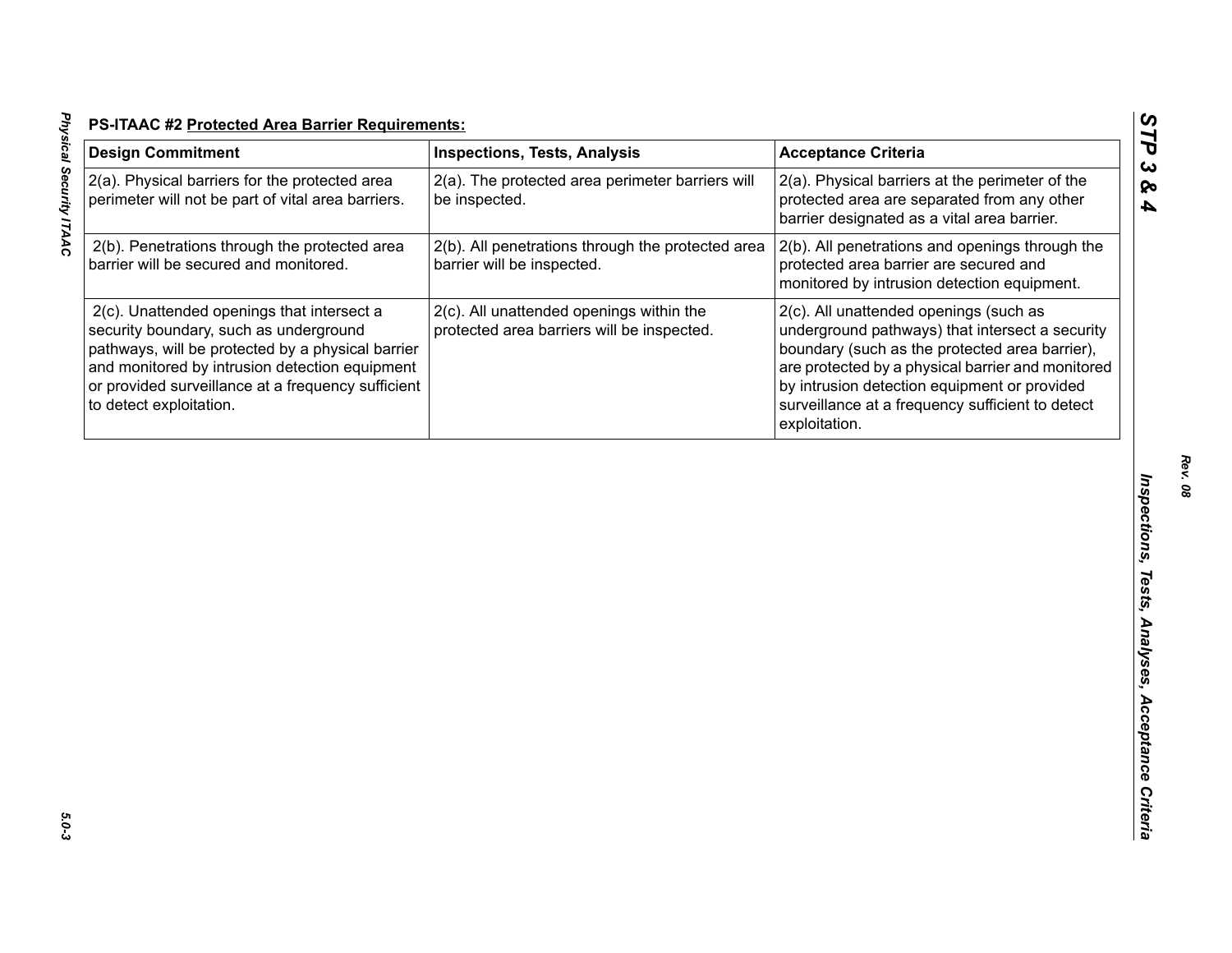| × |  |
|---|--|
| × |  |
|   |  |

| <b>Design Commitment</b>                                                                                                                                                                                                                                                                                                                                                                                                                                                                                                                                           | <b>Inspections, Tests, Analysis</b>                                                                                          | <b>Acceptance Criteria</b>                                                                                                                                                                                                                                                                                                                                                                                                                                                                                                                |
|--------------------------------------------------------------------------------------------------------------------------------------------------------------------------------------------------------------------------------------------------------------------------------------------------------------------------------------------------------------------------------------------------------------------------------------------------------------------------------------------------------------------------------------------------------------------|------------------------------------------------------------------------------------------------------------------------------|-------------------------------------------------------------------------------------------------------------------------------------------------------------------------------------------------------------------------------------------------------------------------------------------------------------------------------------------------------------------------------------------------------------------------------------------------------------------------------------------------------------------------------------------|
| 3(a). Isolation zones will exist in outdoor areas<br>adjacent to the physical barrier at the perimeter<br>of the protected area and will be designed of<br>sufficient size to permit observation and<br>assessment on either side of the barrier.                                                                                                                                                                                                                                                                                                                  | 3(a). The isolation zone in outdoor areas<br>adjacent to the protected area perimeter barrier<br>will be inspected.          | 3(a). The isolation zones exist in outdoor areas<br>adjacent to the physical barrier at the perimeter<br>of the protected area and are of sufficient size to<br>permit observation and assessment of activities<br>on either side of the barrier in the event of its<br>penetration or attempted penetration.                                                                                                                                                                                                                             |
|                                                                                                                                                                                                                                                                                                                                                                                                                                                                                                                                                                    |                                                                                                                              | Reference Interdiction Capability Evaluation                                                                                                                                                                                                                                                                                                                                                                                                                                                                                              |
| 3(b). Isolation zones will be monitored with<br>intrusion detection and assessment equipment<br>that is designed to provide detection and<br>assessment of activities within the isolation zone.                                                                                                                                                                                                                                                                                                                                                                   | 3(b). The intrusion detection equipment within<br>the isolation zones will be inspected.                                     | 3(b). Isolation zones are equipped with intrusion<br>detection and assessment equipment capable of<br>providing detection and assessment of activities<br>within the isolation zone.                                                                                                                                                                                                                                                                                                                                                      |
| 3(c). Areas where permanent buildings do not<br>allow sufficient observation distance between the<br>intrusion detection system and the protected<br>area barrier (e.g., the building walls are<br>immediately adjacent to, or are an integral part of<br>the protected area barrier) will be monitored with<br>intrusion detection and assessment equipment<br>that is designed to detect the attempted or actual<br>penetration of the protected area perimeter<br>barrier before completed penetration of the<br>barrier and assessment of detected activities. | 3(c). Inspections of areas of the protected area<br>perimeter barrier that do not have isolation zones<br>will be performed. | 3(c). Areas where permanent buildings do not<br>allow sufficient observation distance between the<br>intrusion detection system and the protected<br>area barrier (e.g., the building walls are<br>immediately adjacent to, or an integral part of,<br>the protected area barrier) are monitored with<br>intrusion detection and assessment equipment<br>that detects attempted or actual penetration of<br>the protected area perimeter barrier before<br>completed penetration of the barrier and<br>assessment of detected activities. |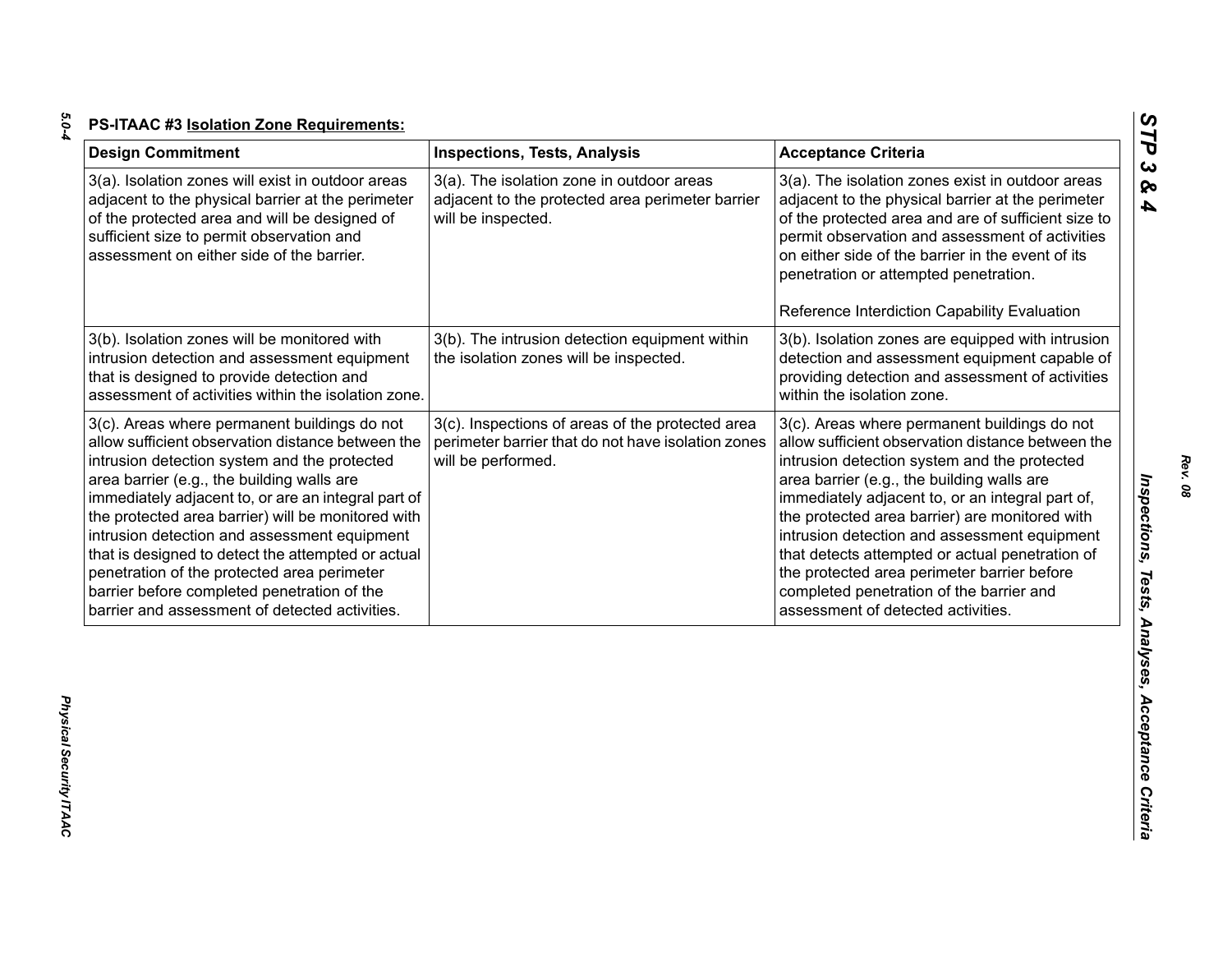| 4(a). The perimeter intrusion detection system<br>will be designed to detect penetration or                                                                                                                                                                                           |                                                                                                                                  | <b>Acceptance Criteria</b>                                                                                                                                                                                                                                                                                                                   |
|---------------------------------------------------------------------------------------------------------------------------------------------------------------------------------------------------------------------------------------------------------------------------------------|----------------------------------------------------------------------------------------------------------------------------------|----------------------------------------------------------------------------------------------------------------------------------------------------------------------------------------------------------------------------------------------------------------------------------------------------------------------------------------------|
| attempted penetration of the protected area<br>perimeter barrier before completed penetration<br>of the barrier, and for subsequent alarms to<br>annunciate concurrently in at least two<br>continuously manned onsite alarm stations<br>(central and secondary alarm stations).      | 4(a). Tests, inspections, or a combination of tests<br>and inspections of the intrusion detection system<br>will be performed.   | 4(a). The intrusion detection system can detect<br>penetration or attempted penetration of the<br>protected area perimeter barrier before<br>completed penetration of the barrier, and<br>subsequent alarms annunciate concurrently in at<br>least two continuously manned onsite alarms<br>stations (central and secondary alarm stations). |
| 4(b). The perimeter assessment equipment will<br>be designed to provide video image recording<br>with real-time and playback capability that can<br>provide assessment of detected activities before<br>and after each alarm annunciation at the<br>protected area perimeter barrier. | 4(b). Tests, inspections, or a combination of tests<br>and inspections of the video assessment<br>equipment will be performed.   | 4(b). The perimeter assessment equipment is<br>capable of real-time and playback video image<br>recording that provides assessment of detected<br>activities before and after each alarm<br>annunciation at the protected area perimeter<br>barrier.                                                                                         |
| 4(c). The intrusion detection and assessment<br>equipment at the protected area perimeter will be<br>designed to remain operable from an<br>uninterruptible power supply in the event of the<br>loss of normal power.                                                                 | 4(c). Tests, inspections, or a combination of tests<br>and inspections of the uninterruptable power<br>supply will be performed. | 4(c). All Intrusion detection and assessment<br>equipment at the protected area perimeter<br>remains operable from an uninterruptible supply<br>in the event of the loss of normal power.<br>Reference Interdiction Capability Evaluation                                                                                                    |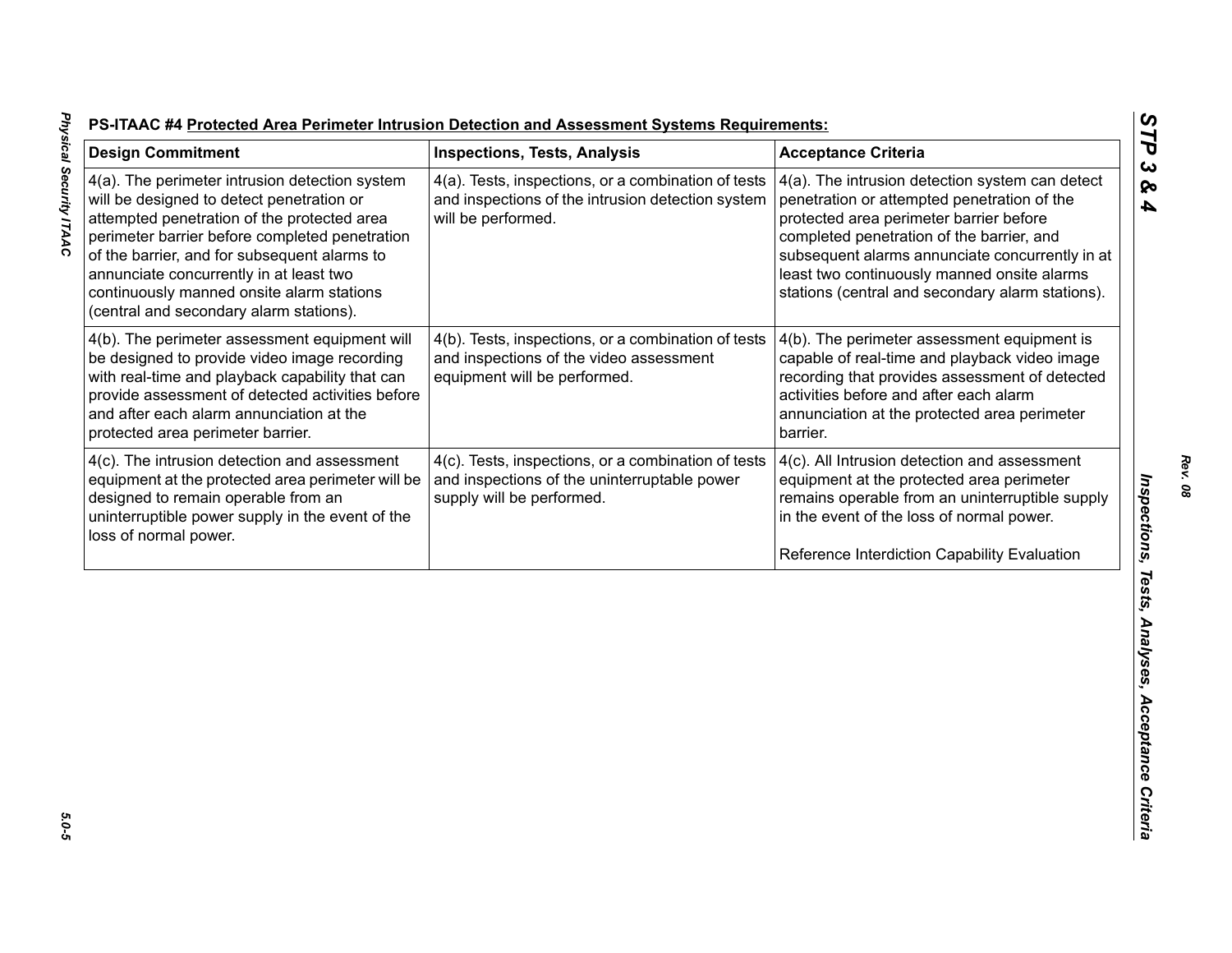| <b>Design Commitment</b>                                                                                                                                                                                                              | <b>Inspections, Tests, Analysis</b>                                                                       | <b>Acceptance Criteria</b>                                                                                                                                                                                                         |
|---------------------------------------------------------------------------------------------------------------------------------------------------------------------------------------------------------------------------------------|-----------------------------------------------------------------------------------------------------------|------------------------------------------------------------------------------------------------------------------------------------------------------------------------------------------------------------------------------------|
| 5. Isolation zones and exterior areas within the<br>protected area will be provided with illumination<br>to permit assessment in the isolation zones and<br>observation of activities within exterior areas of<br>the protected area. | 5. The illumination in isolation zones and exterior<br>areas within the protected area will be inspected. | 5. Illumination in isolation zones and exterior<br>areas within the protected area is 0.2 foot<br>candles measured horizontally at ground level or<br>alternatively augmented, sufficient to permit<br>assessment and observation. |
|                                                                                                                                                                                                                                       |                                                                                                           |                                                                                                                                                                                                                                    |
|                                                                                                                                                                                                                                       |                                                                                                           |                                                                                                                                                                                                                                    |
|                                                                                                                                                                                                                                       |                                                                                                           |                                                                                                                                                                                                                                    |
|                                                                                                                                                                                                                                       |                                                                                                           |                                                                                                                                                                                                                                    |
|                                                                                                                                                                                                                                       |                                                                                                           |                                                                                                                                                                                                                                    |
|                                                                                                                                                                                                                                       |                                                                                                           |                                                                                                                                                                                                                                    |
|                                                                                                                                                                                                                                       |                                                                                                           |                                                                                                                                                                                                                                    |
|                                                                                                                                                                                                                                       |                                                                                                           |                                                                                                                                                                                                                                    |
|                                                                                                                                                                                                                                       |                                                                                                           |                                                                                                                                                                                                                                    |
|                                                                                                                                                                                                                                       |                                                                                                           |                                                                                                                                                                                                                                    |
|                                                                                                                                                                                                                                       |                                                                                                           |                                                                                                                                                                                                                                    |
|                                                                                                                                                                                                                                       |                                                                                                           |                                                                                                                                                                                                                                    |
|                                                                                                                                                                                                                                       |                                                                                                           |                                                                                                                                                                                                                                    |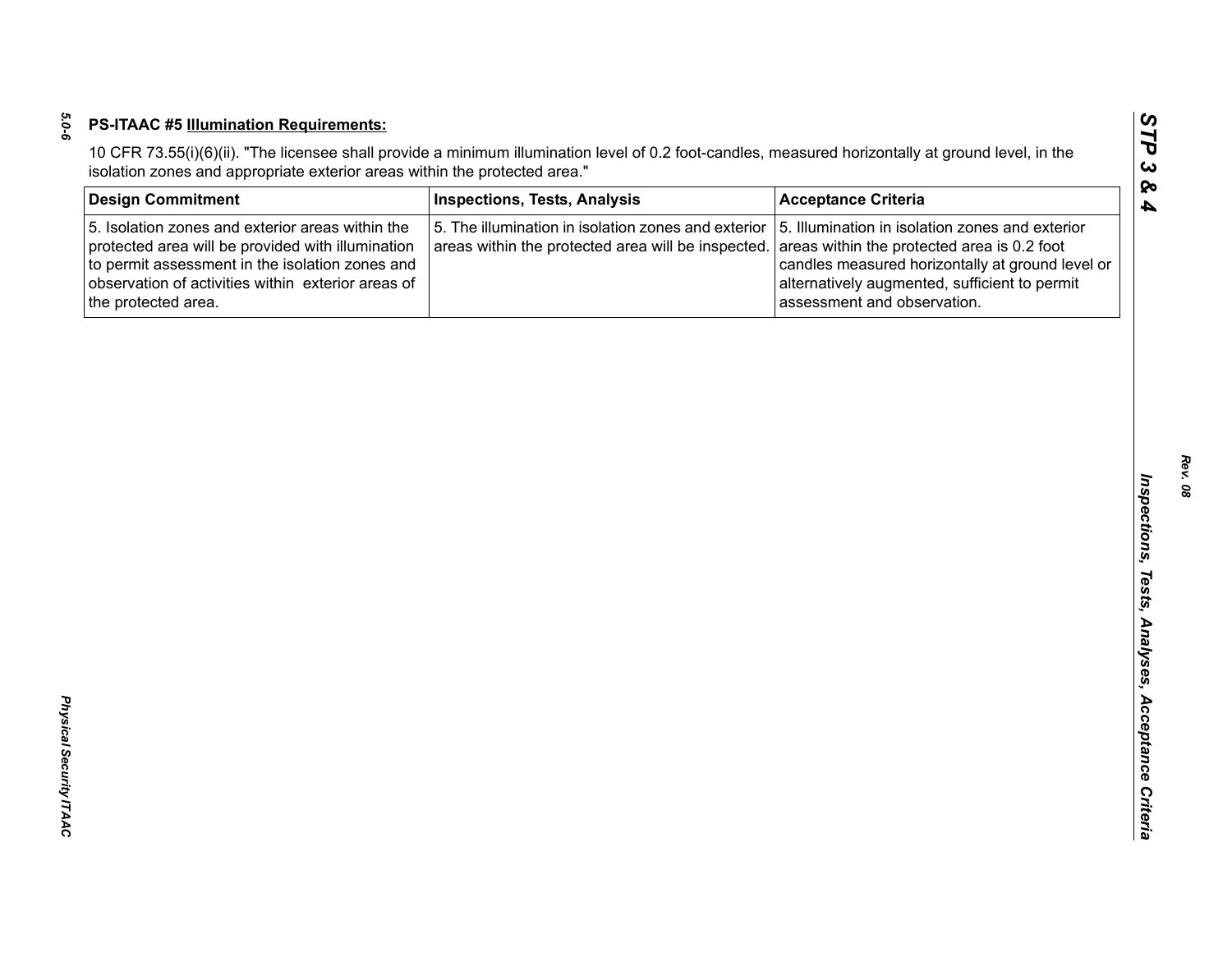| <b>Design Commitment</b>                                                                                                                                                                                                                                                                                                                                                                                                                                                                        | <b>Inspections, Tests, Analysis</b>                                                                                                                                                                                                                                                                    | <b>Acceptance Criteria</b>                                                                                                                                                                                                                                                                                                                                                                                 |
|-------------------------------------------------------------------------------------------------------------------------------------------------------------------------------------------------------------------------------------------------------------------------------------------------------------------------------------------------------------------------------------------------------------------------------------------------------------------------------------------------|--------------------------------------------------------------------------------------------------------------------------------------------------------------------------------------------------------------------------------------------------------------------------------------------------------|------------------------------------------------------------------------------------------------------------------------------------------------------------------------------------------------------------------------------------------------------------------------------------------------------------------------------------------------------------------------------------------------------------|
| 6. The external walls, doors, ceiling, and floors in<br>the main control room, central alarm station,<br>secondary alarm station, and the last access<br>control function for access to the protected area<br>will be bullet resistant, to at least Underwriters<br>Laboratories Ballistic Standard 752, "The<br>Standard of Safety for Bullet-Resisting<br>Equipment," Level 4, or National Institute of<br>Justice Standard 0108.01, "Ballistic Resistant<br>Protective Materials," Type III. | 6. Type test, analysis, or a combination of type<br>test and analysis of the external walls, doors,<br>ceiling, and floors in the main control room,<br>central alarm station, secondary alarm station,<br>and the last access control function for access to<br>the protected area will be performed. | 6. A report exists and concludes that the walls,<br>doors, ceilings, and floors in the main control<br>room, central alarm station, secondary alarm<br>station, and the last access control function for<br>access to the protected area are bullet resistant<br>to at least Underwriters Laboratories Ballistic<br>Standard 752, Level 4, or National Institute of<br>Justice Standard 0108.01, Type III. |
|                                                                                                                                                                                                                                                                                                                                                                                                                                                                                                 |                                                                                                                                                                                                                                                                                                        |                                                                                                                                                                                                                                                                                                                                                                                                            |
|                                                                                                                                                                                                                                                                                                                                                                                                                                                                                                 |                                                                                                                                                                                                                                                                                                        |                                                                                                                                                                                                                                                                                                                                                                                                            |
|                                                                                                                                                                                                                                                                                                                                                                                                                                                                                                 |                                                                                                                                                                                                                                                                                                        |                                                                                                                                                                                                                                                                                                                                                                                                            |
|                                                                                                                                                                                                                                                                                                                                                                                                                                                                                                 |                                                                                                                                                                                                                                                                                                        |                                                                                                                                                                                                                                                                                                                                                                                                            |
|                                                                                                                                                                                                                                                                                                                                                                                                                                                                                                 |                                                                                                                                                                                                                                                                                                        |                                                                                                                                                                                                                                                                                                                                                                                                            |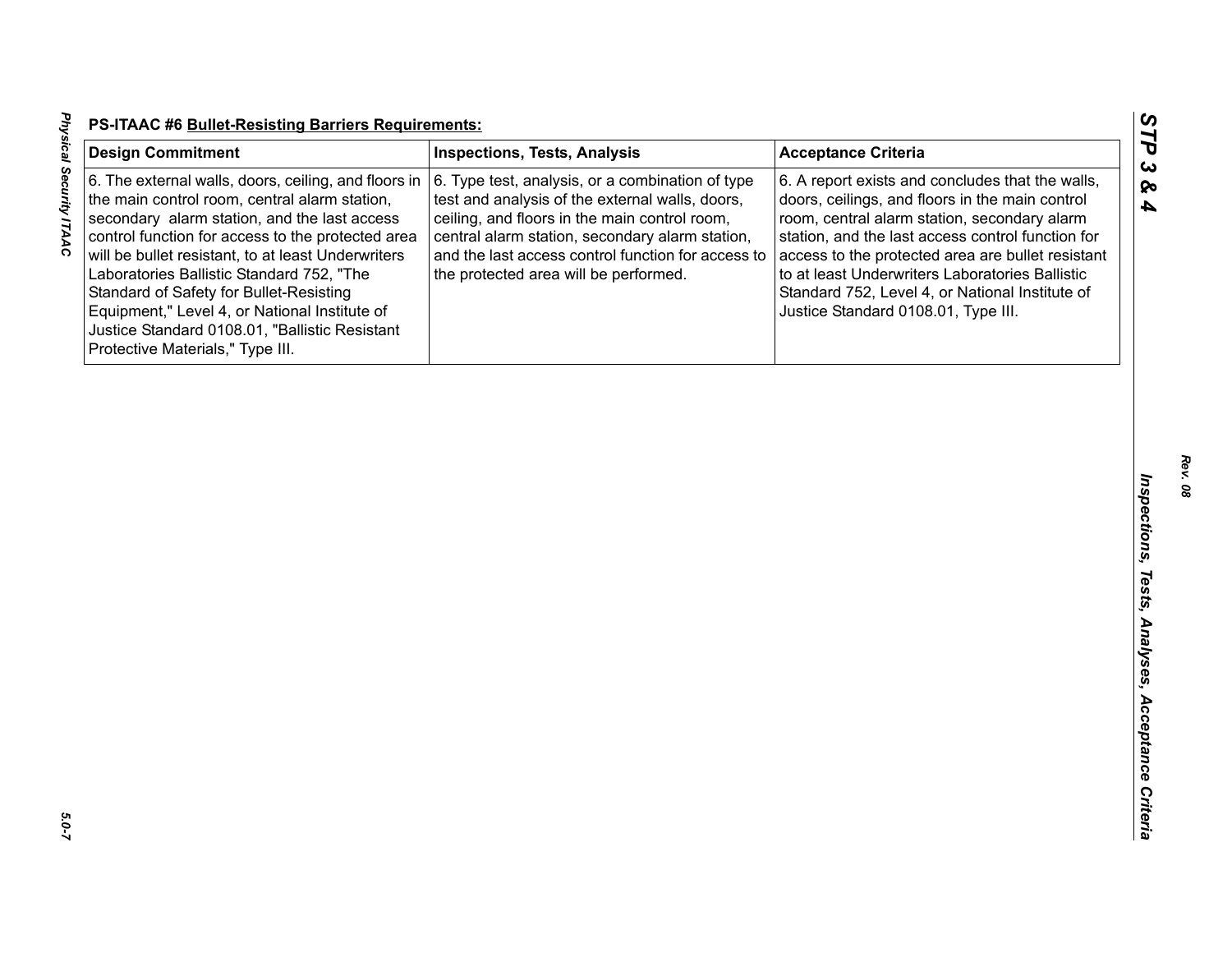| <b>Design Commitment</b>                                                                                                                                                     | <b>Inspections, Tests, Analysis</b>                                                                                                                      | <b>Acceptance Criteria</b>                                                                                                                                                           |
|------------------------------------------------------------------------------------------------------------------------------------------------------------------------------|----------------------------------------------------------------------------------------------------------------------------------------------------------|--------------------------------------------------------------------------------------------------------------------------------------------------------------------------------------|
| 7. The vehicle barrier system will be designed,<br>installed, and located at the necessary standoff<br>distance to protect against the design-basis<br>threat vehicle bombs. | 7. Type test, inspections, analysis or a<br>combination of type tests, inspections, and<br>analysis will be performed for the vehicle barrier<br>system. | 7. A report exists and concludes that the vehicle<br>barrier system will protect against the design-<br>basis threat vehicle bombs based on the standoff<br>distance for the system. |
|                                                                                                                                                                              |                                                                                                                                                          | Reference Interdiction Capability Evaluation                                                                                                                                         |
|                                                                                                                                                                              |                                                                                                                                                          |                                                                                                                                                                                      |
|                                                                                                                                                                              |                                                                                                                                                          |                                                                                                                                                                                      |
|                                                                                                                                                                              |                                                                                                                                                          |                                                                                                                                                                                      |
|                                                                                                                                                                              |                                                                                                                                                          |                                                                                                                                                                                      |
|                                                                                                                                                                              |                                                                                                                                                          |                                                                                                                                                                                      |
|                                                                                                                                                                              |                                                                                                                                                          |                                                                                                                                                                                      |
|                                                                                                                                                                              |                                                                                                                                                          |                                                                                                                                                                                      |
|                                                                                                                                                                              |                                                                                                                                                          |                                                                                                                                                                                      |
|                                                                                                                                                                              |                                                                                                                                                          |                                                                                                                                                                                      |

*5.0-8*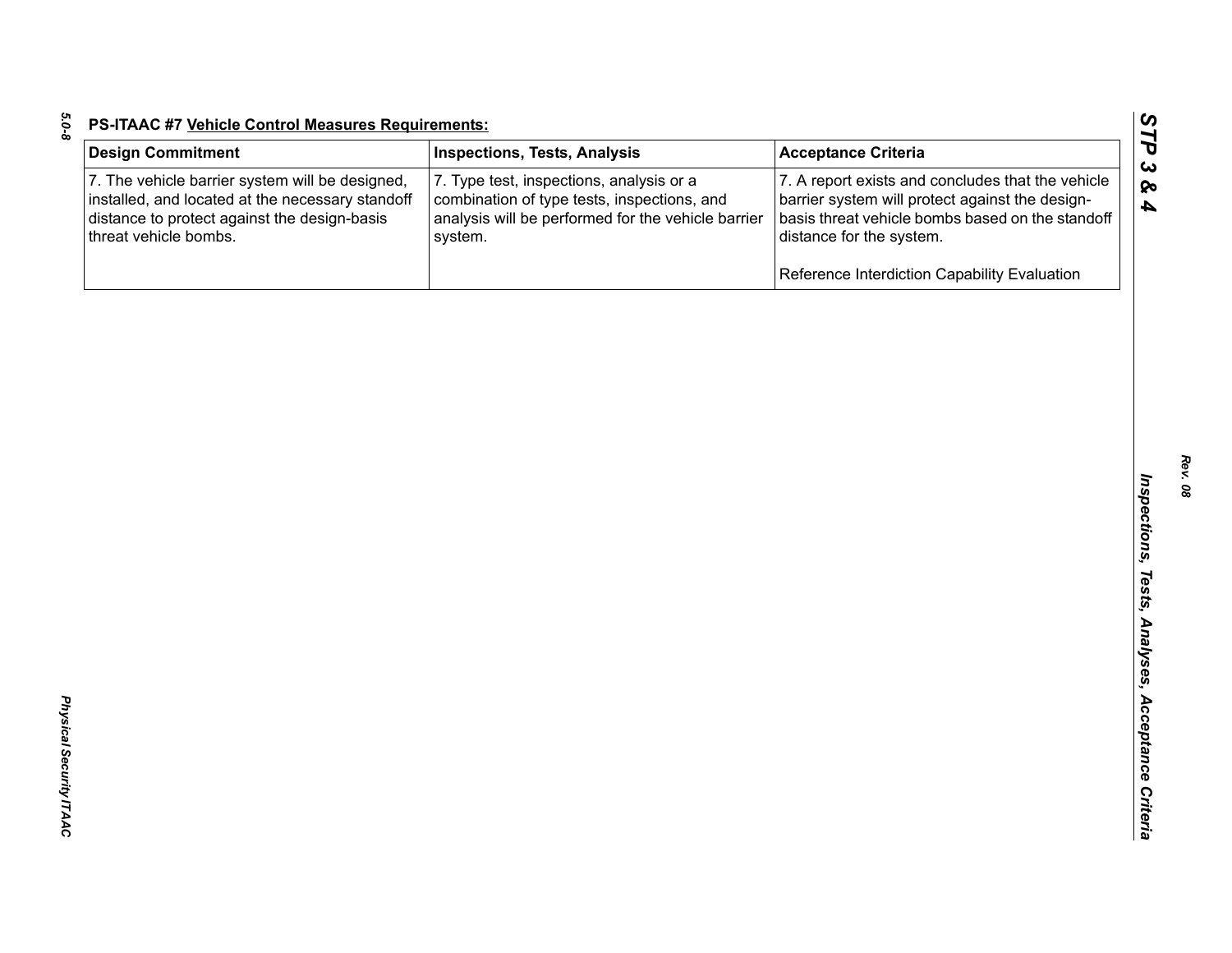|  | -S-ITAAC #8 Personnel, Vehicle, and Material Access Control Portals and Search Equipment Requirements: |  |  |
|--|--------------------------------------------------------------------------------------------------------|--|--|
|  |                                                                                                        |  |  |

| <b>Design Commitment</b>                                                                                                                                                                              | <b>Inspections, Tests, Analysis</b>                                                                                             | <b>Acceptance Criteria</b>                                                                                                                                                |
|-------------------------------------------------------------------------------------------------------------------------------------------------------------------------------------------------------|---------------------------------------------------------------------------------------------------------------------------------|---------------------------------------------------------------------------------------------------------------------------------------------------------------------------|
| 8(a). Access control points will be established<br>and designed to control personnel and vehicle<br>access into the protected area.                                                                   | 8(a). Tests, inspections, or a combination of tests<br>and inspections of installed systems and<br>equipment will be performed. | 8(a). Access control points exist for the protected<br>area and are configured to control access.                                                                         |
| 8(b). Access control points will be established<br>and designed with equipment for the detection of<br>firearms, explosives, and incendiary devices at<br>the protected area personnel access points. | 8(b). Tests, inspections, or a combination of tests<br>and inspections of installed systems and<br>equipment will be performed. | 8(b). Detection equipment exists and is capable<br>of detecting firearms, explosives, and incendiary<br>devices at the protected area personnel access<br>control points. |
|                                                                                                                                                                                                       |                                                                                                                                 |                                                                                                                                                                           |
|                                                                                                                                                                                                       |                                                                                                                                 |                                                                                                                                                                           |
|                                                                                                                                                                                                       |                                                                                                                                 |                                                                                                                                                                           |
|                                                                                                                                                                                                       |                                                                                                                                 |                                                                                                                                                                           |
|                                                                                                                                                                                                       |                                                                                                                                 |                                                                                                                                                                           |
|                                                                                                                                                                                                       |                                                                                                                                 |                                                                                                                                                                           |
|                                                                                                                                                                                                       |                                                                                                                                 |                                                                                                                                                                           |
|                                                                                                                                                                                                       |                                                                                                                                 |                                                                                                                                                                           |
|                                                                                                                                                                                                       |                                                                                                                                 |                                                                                                                                                                           |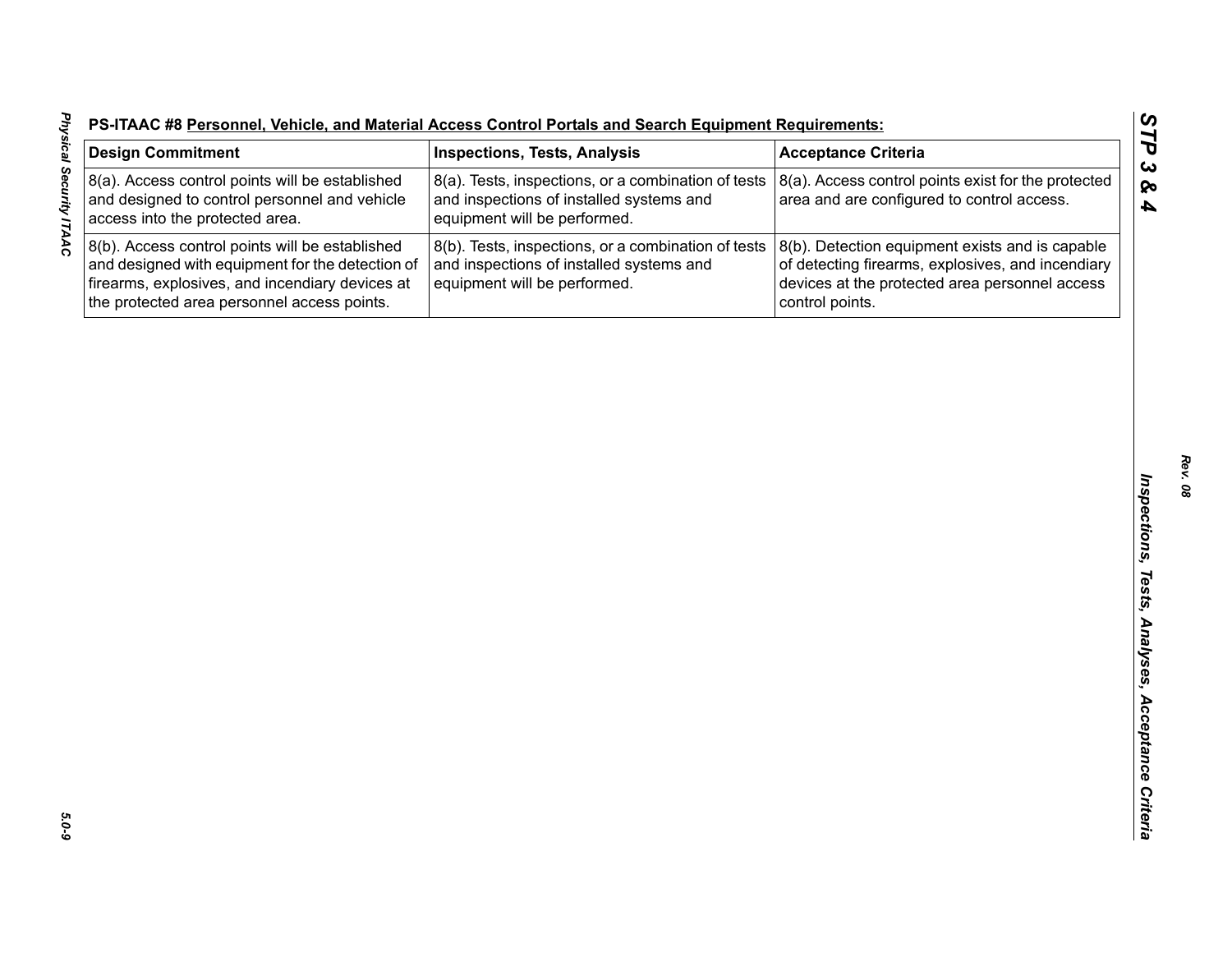| <b>Design Commitment</b>                                                                                                                                                                                                     | <b>Inspections, Tests, Analysis</b>                                                                | <b>Acceptance Criteria</b>                                                                                                                                                                                                                |
|------------------------------------------------------------------------------------------------------------------------------------------------------------------------------------------------------------------------------|----------------------------------------------------------------------------------------------------|-------------------------------------------------------------------------------------------------------------------------------------------------------------------------------------------------------------------------------------------|
| 9. An access control system with a numbered<br>photo identification badge system will be<br>installed and designed for use by individuals who<br>are authorized access to protected areas and<br>vital areas without escort. | 9. The access control system and the numbered<br>photo identification badge system will be tested. | 9. The access authorization system with a<br>numbered photo identification badge system is<br>installed and provides authorized access to<br>protected and vital areas only to those<br>individuals with unescorted access authorization. |
|                                                                                                                                                                                                                              |                                                                                                    |                                                                                                                                                                                                                                           |
|                                                                                                                                                                                                                              |                                                                                                    |                                                                                                                                                                                                                                           |
|                                                                                                                                                                                                                              |                                                                                                    |                                                                                                                                                                                                                                           |
|                                                                                                                                                                                                                              |                                                                                                    |                                                                                                                                                                                                                                           |
|                                                                                                                                                                                                                              |                                                                                                    |                                                                                                                                                                                                                                           |
|                                                                                                                                                                                                                              |                                                                                                    |                                                                                                                                                                                                                                           |
|                                                                                                                                                                                                                              |                                                                                                    |                                                                                                                                                                                                                                           |
|                                                                                                                                                                                                                              |                                                                                                    |                                                                                                                                                                                                                                           |
|                                                                                                                                                                                                                              |                                                                                                    |                                                                                                                                                                                                                                           |
|                                                                                                                                                                                                                              |                                                                                                    |                                                                                                                                                                                                                                           |
|                                                                                                                                                                                                                              |                                                                                                    |                                                                                                                                                                                                                                           |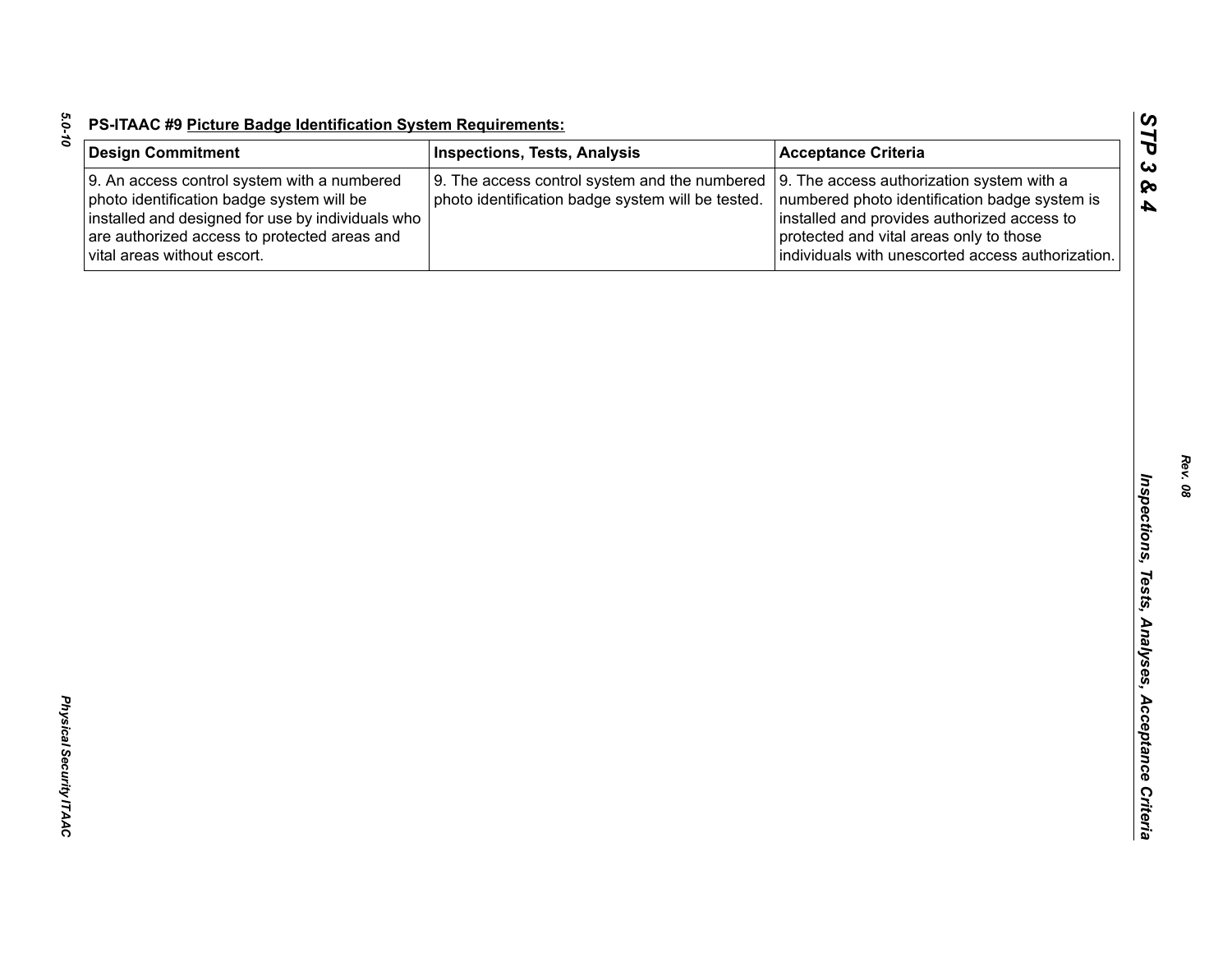| $\begin{bmatrix} 1 & 0 & 0 & 0 \\ 0 & 0 & 0 & 0 \\ 0 & 0 & 0 & 0 \\ 0 & 0 & 0 & 0 \\ 0 & 0 & 0 & 0 \\ 0 & 0 & 0 & 0 \\ 0 & 0 & 0 & 0 \\ 0 & 0 & 0 & 0 \\ 0 & 0 & 0 & 0 & 0 \\ 0 & 0 & 0 & 0 & 0 \\ 0 & 0 & 0 & 0 & 0 \\ 0 & 0 & 0 & 0 & 0 & 0 \\ 0 & 0 & 0 & 0 & 0 & 0 \\ 0 & 0 & 0 & 0 & 0 & 0 \\ 0 & 0 & 0 & 0 & 0 & 0 \\ $<br>ı | P<br>De<br>$10.\nloc\nthe\nala$ |
|------------------------------------------------------------------------------------------------------------------------------------------------------------------------------------------------------------------------------------------------------------------------------------------------------------------------------------|---------------------------------|
|                                                                                                                                                                                                                                                                                                                                    |                                 |
| -1-0                                                                                                                                                                                                                                                                                                                               |                                 |

| <b>Design Commitment</b>                                                                                                                                               | <b>Inspections, Tests, Analysis</b>                                                                                                                                      | <b>Acceptance Criteria</b>                                                                                                               |
|------------------------------------------------------------------------------------------------------------------------------------------------------------------------|--------------------------------------------------------------------------------------------------------------------------------------------------------------------------|------------------------------------------------------------------------------------------------------------------------------------------|
| 10. Unoccupied vital areas will be designed with<br>locking devices and intrusion detection devices<br>that annunciate in the central and secondary<br>alarm stations. | 10. Tests, inspections, or a combination of tests<br>and inspections of unoccupied vital area<br>intrusion detection equipment and locking<br>devices will be performed. | 10. Unoccupied vital areas are locked, and<br>intrusion is detected and annunciated in both the<br>central and secondary alarm stations. |
|                                                                                                                                                                        |                                                                                                                                                                          |                                                                                                                                          |
|                                                                                                                                                                        |                                                                                                                                                                          |                                                                                                                                          |
|                                                                                                                                                                        |                                                                                                                                                                          |                                                                                                                                          |
|                                                                                                                                                                        |                                                                                                                                                                          |                                                                                                                                          |
|                                                                                                                                                                        |                                                                                                                                                                          |                                                                                                                                          |
|                                                                                                                                                                        |                                                                                                                                                                          |                                                                                                                                          |
|                                                                                                                                                                        |                                                                                                                                                                          |                                                                                                                                          |
|                                                                                                                                                                        |                                                                                                                                                                          |                                                                                                                                          |
|                                                                                                                                                                        |                                                                                                                                                                          |                                                                                                                                          |
|                                                                                                                                                                        |                                                                                                                                                                          |                                                                                                                                          |
|                                                                                                                                                                        |                                                                                                                                                                          |                                                                                                                                          |
|                                                                                                                                                                        |                                                                                                                                                                          |                                                                                                                                          |
|                                                                                                                                                                        |                                                                                                                                                                          |                                                                                                                                          |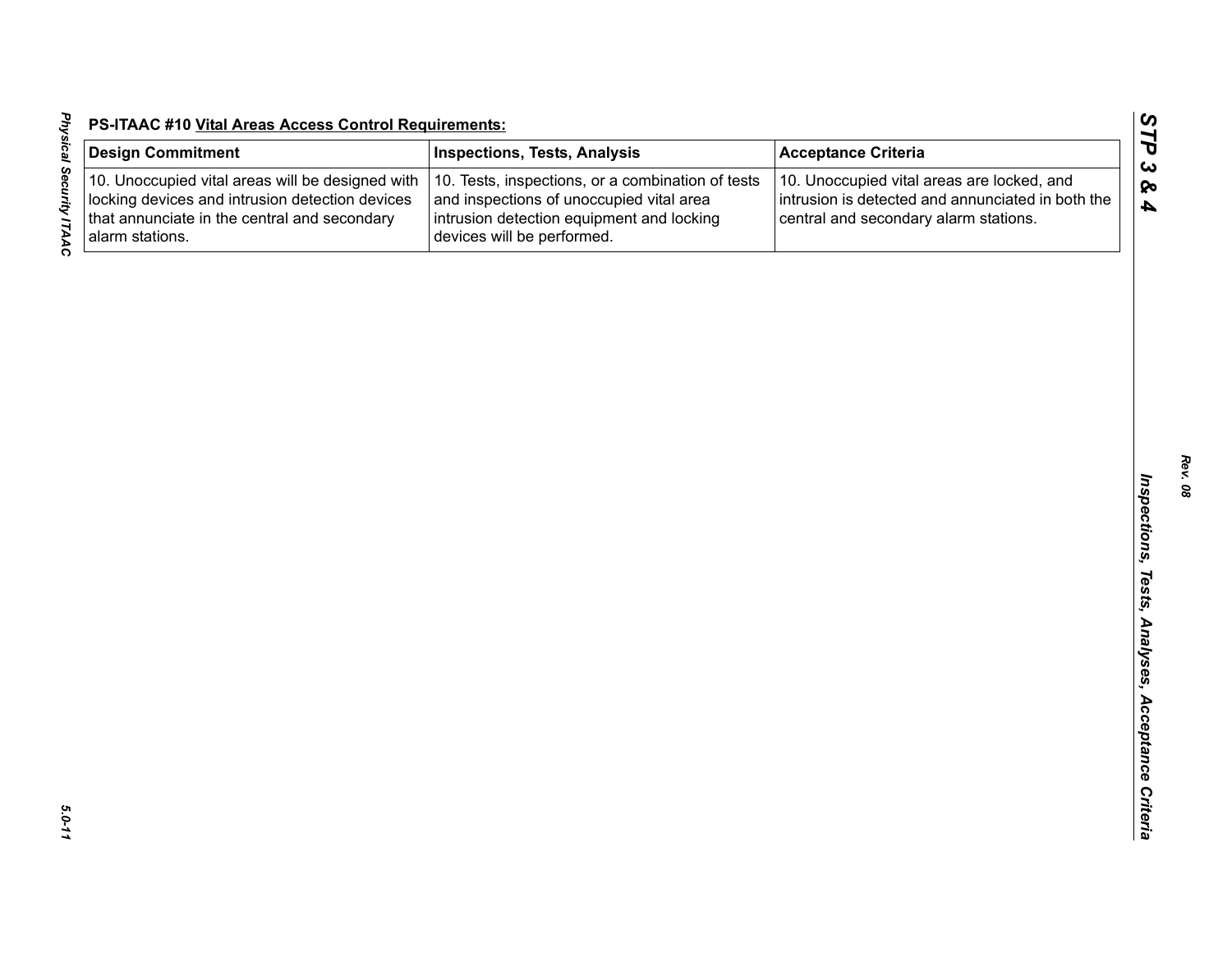| <b>Design Commitment</b>                                                                                                                                                                                                                                                                                                                                                                                                                                                           | <b>Inspections, Tests, Analysis</b>                                                                                                                              | <b>Acceptance Criteria</b>                                                                                                                                                                                                                                                                                                                                                                                                                                                                                                      |
|------------------------------------------------------------------------------------------------------------------------------------------------------------------------------------------------------------------------------------------------------------------------------------------------------------------------------------------------------------------------------------------------------------------------------------------------------------------------------------|------------------------------------------------------------------------------------------------------------------------------------------------------------------|---------------------------------------------------------------------------------------------------------------------------------------------------------------------------------------------------------------------------------------------------------------------------------------------------------------------------------------------------------------------------------------------------------------------------------------------------------------------------------------------------------------------------------|
| 11(a). Intrusion detection equipment and video<br>assessment equipment will annunciate and be<br>displayed concurrently in at least two<br>continuously manned onsite alarms stations<br>(central and secondary alarm stations).                                                                                                                                                                                                                                                   | 11(a). Tests, inspections, or a combination of<br>tests and inspections of intrusion detection<br>equipment and video assessment equipment will<br>be performed. | 11(a). Intrusion detection equipment and video<br>assessment equipment annunciate and display<br>concurrently in at least two continuously manned<br>onsite alarm stations (central and secondary<br>alarm stations).<br>Reference Interdiction Capability Evaluation                                                                                                                                                                                                                                                           |
| 11(b). Central and secondary alarm stations will<br>be located inside the protected area and will be<br>designed so that the interiors of both alarm<br>stations are not visible from the perimeter of the<br>protected area.                                                                                                                                                                                                                                                      | 11(b). The central and secondary alarm station<br>locations will be inspected.                                                                                   | 11(b). Central and secondary alarm stations are<br>located inside the protected area, and the<br>interiors of both alarm stations are not visible<br>from the perimeter of the protected area.<br>Reference Interdiction Capability Evaluation                                                                                                                                                                                                                                                                                  |
| 11(c). Central and secondary alarm stations will<br>be designed, equipped and constructed such<br>that no single act, in accordance with the design-<br>basis threat of radiological sabotage, can<br>simultaneously remove the ability of both the<br>central and secondary alarm stations to (1)<br>detect and assess alarms, (2) initiate and<br>coordinate an adequate response to alarms, (3)<br>summon offsite assistance, and (4) provide<br>effective command and control. | 11(c). Tests, inspections, or a combination of<br>tests and inspections of the central and<br>secondary alarm stations will be performed.                        | 11(c). Central and secondary alarm stations are<br>designed, equipped, and constructed such that<br>no single act, in accordance with the design-<br>basis threat of radiological sabotage, can<br>simultaneously remove the ability of both the<br>central and secondary alarm stations to (1)<br>detect and assess alarms, (2) initiate and<br>coordinate an adequate response to alarms, (3)<br>summon offsite assistance, and (4) provide<br>effective command and control.<br>Reference Interdiction Capability Evaluation |
| 11(d). Both the central and secondary alarm<br>stations will be constructed, located, protected,<br>and equipped to the standards for the central<br>alarm station (alarm stations need not be<br>identical in design but shall be equal and<br>redundant, capable of performing all functions<br>required of alarm stations).                                                                                                                                                     | 11(d). Tests, inspections, or a combination of<br>tests and inspections of the central and<br>secondary alarm stations will be performed.                        | 11(d). The central and secondary alarm stations<br>are located, constructed, protected, and<br>equipped to the standards of the central alarm<br>station and are functionally redundant. (Stations<br>need not be identical in design.)<br>Reference Interdiction Capability Evaluation                                                                                                                                                                                                                                         |

*Rev. 08*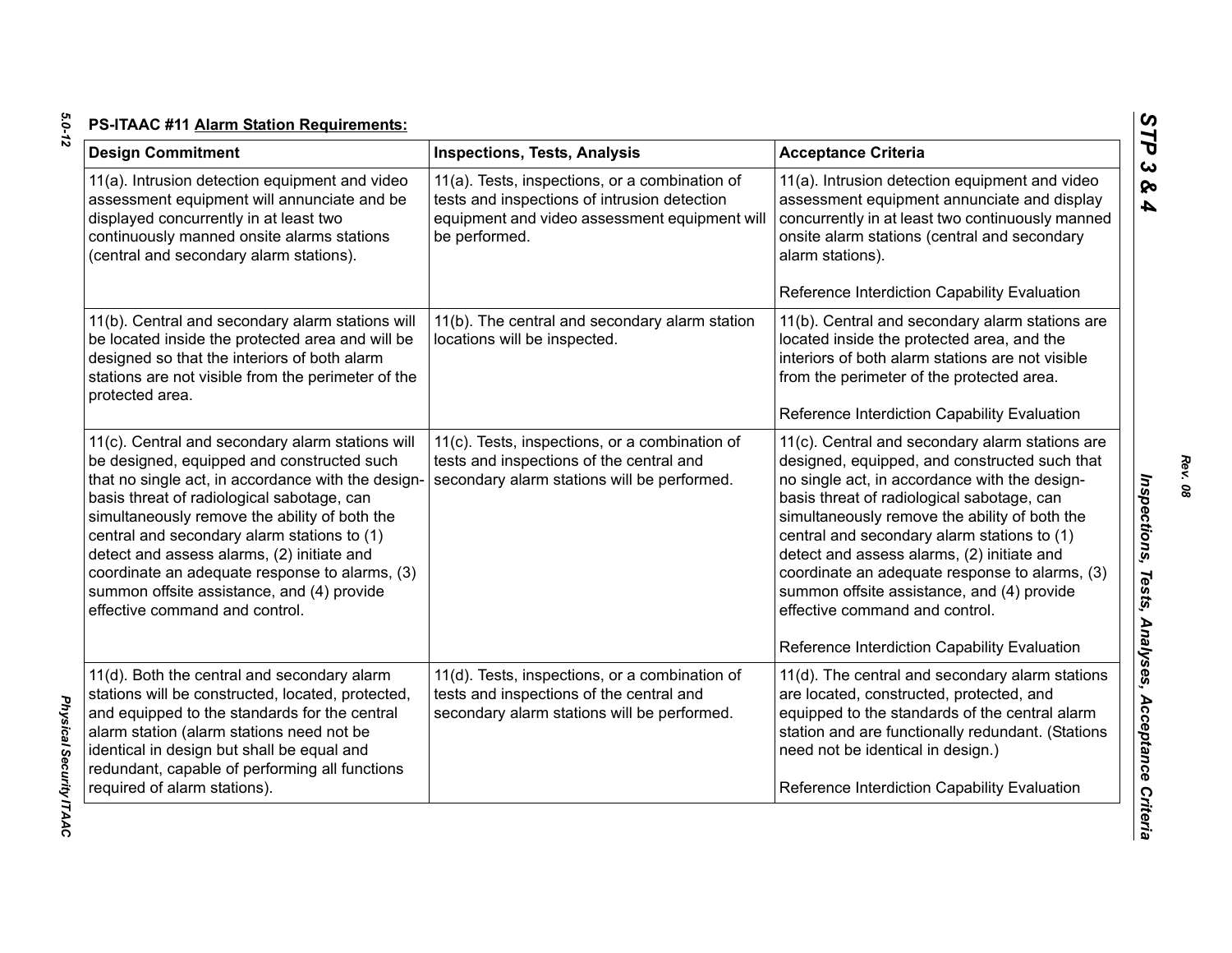|  |  | S-ITAAC #12 Secondary Power Supplies for Alarm Annunciation and Communication Equipment Requirements: |  |
|--|--|-------------------------------------------------------------------------------------------------------|--|
|  |  |                                                                                                       |  |

| <b>Design Commitment</b>                                                                                                                                              | <b>Inspections, Tests, Analysis</b>                                  | <b>Acceptance Criteria</b>                                                                                                                                |
|-----------------------------------------------------------------------------------------------------------------------------------------------------------------------|----------------------------------------------------------------------|-----------------------------------------------------------------------------------------------------------------------------------------------------------|
| 12. The secondary security power supply system<br>for alarm annunciator equipment and<br>nonportable communications equipment will be<br>located within a vital area. | 12. The secondary security power supply system<br>will be inspected. | 12. The secondary security power system for<br>alarm annunciator equipment and nonportable<br>communications equipment is located within a<br>vital area. |
|                                                                                                                                                                       |                                                                      |                                                                                                                                                           |
|                                                                                                                                                                       |                                                                      |                                                                                                                                                           |
|                                                                                                                                                                       |                                                                      |                                                                                                                                                           |
|                                                                                                                                                                       |                                                                      |                                                                                                                                                           |
|                                                                                                                                                                       |                                                                      |                                                                                                                                                           |
|                                                                                                                                                                       |                                                                      |                                                                                                                                                           |
|                                                                                                                                                                       |                                                                      |                                                                                                                                                           |
|                                                                                                                                                                       |                                                                      |                                                                                                                                                           |
|                                                                                                                                                                       |                                                                      |                                                                                                                                                           |
|                                                                                                                                                                       |                                                                      |                                                                                                                                                           |
|                                                                                                                                                                       |                                                                      |                                                                                                                                                           |
|                                                                                                                                                                       |                                                                      |                                                                                                                                                           |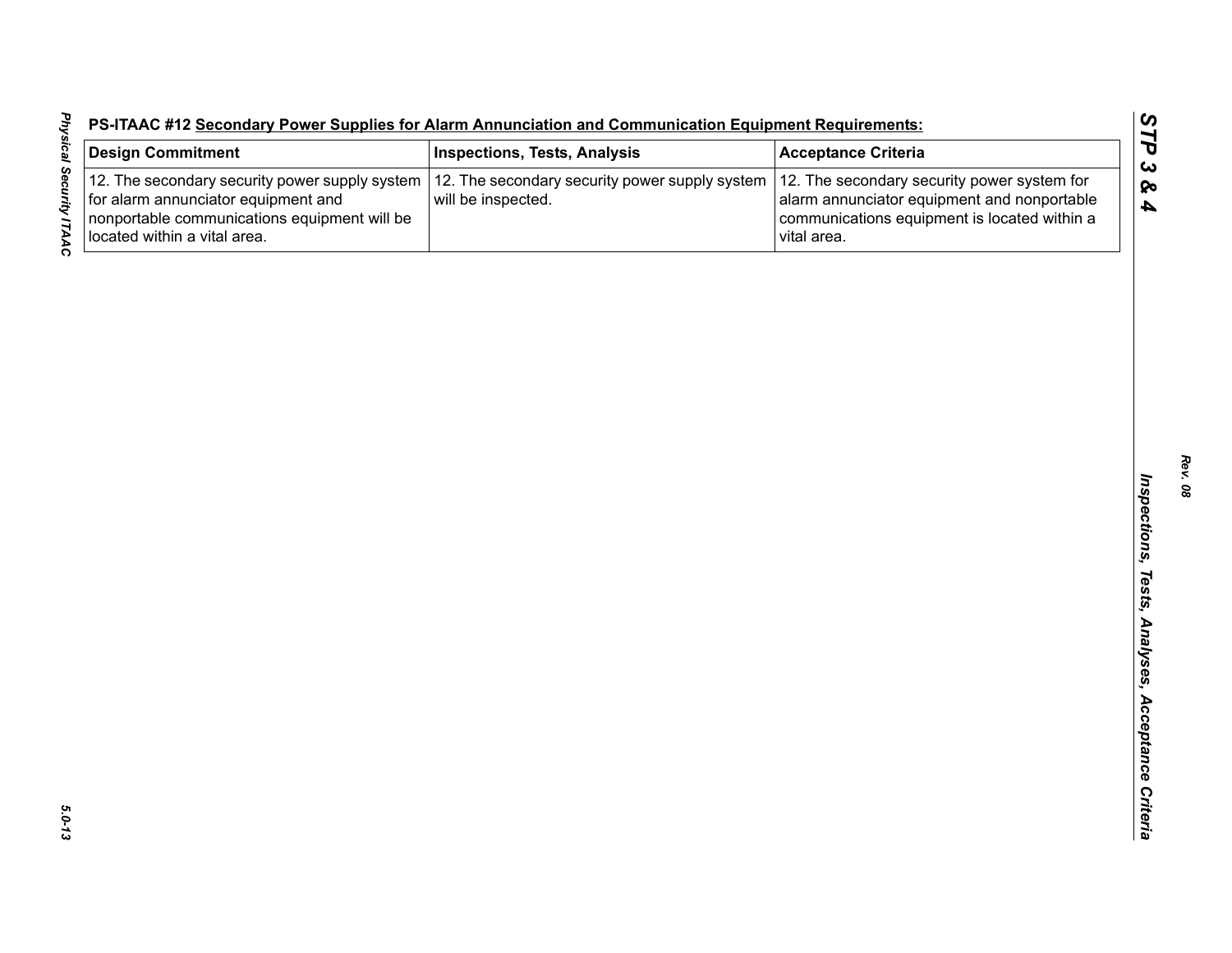| <b>Design Commitment</b>                                                                                                                                                                                                                                                                                                                                                                      | <b>Inspections, Tests, Analysis</b>                                         | <b>Acceptance Criteria</b>                                                                                                                                                                                                                                                                                                                                                                                 |
|-----------------------------------------------------------------------------------------------------------------------------------------------------------------------------------------------------------------------------------------------------------------------------------------------------------------------------------------------------------------------------------------------|-----------------------------------------------------------------------------|------------------------------------------------------------------------------------------------------------------------------------------------------------------------------------------------------------------------------------------------------------------------------------------------------------------------------------------------------------------------------------------------------------|
| 13(a). Security alarm devices, including<br>transmission lines to annunciators, will be<br>tamper-indicating and self-checking (e.g., an<br>automatic indication is provided when failure of<br>the alarm system or a component occurs or<br>when on standby power), and alarm<br>annunciation indicates the type of alarm (e.g.,<br>intrusion alarms, emergency exit alarm) and<br>location. | 13(a). All security alarm devices and<br>transmission lines will be tested. | 13(a). Security alarm devices including<br>transmission lines to annunciators are tamper-<br>indicating and self-checking (e.g., an automatic<br>indication is provided when failure of the alarm<br>system or a component occurs, or when the<br>system is on standby power), and the alarm<br>annunciation indicates the type of alarm (e.g.,<br>intrusion alarm, emergency exit alarm) and<br>location. |
| 13(b). Intrusion detection and assessment<br>systems will be designed to provide visual<br>display and audible annunciation of alarms in<br>both the central and secondary alarm stations.                                                                                                                                                                                                    | 13(b). Intrusion detection and assessment<br>systems will be tested.        | 13(b). The intrusion detection systems provide a<br>visual display and audible annunciation of all<br>alarms concurrently in at least two continuously<br>manned onsite alarms stations (central and<br>secondary alarm stations).                                                                                                                                                                         |
|                                                                                                                                                                                                                                                                                                                                                                                               |                                                                             |                                                                                                                                                                                                                                                                                                                                                                                                            |
|                                                                                                                                                                                                                                                                                                                                                                                               |                                                                             |                                                                                                                                                                                                                                                                                                                                                                                                            |
|                                                                                                                                                                                                                                                                                                                                                                                               |                                                                             |                                                                                                                                                                                                                                                                                                                                                                                                            |
|                                                                                                                                                                                                                                                                                                                                                                                               |                                                                             |                                                                                                                                                                                                                                                                                                                                                                                                            |
|                                                                                                                                                                                                                                                                                                                                                                                               |                                                                             |                                                                                                                                                                                                                                                                                                                                                                                                            |

*Rev. 08*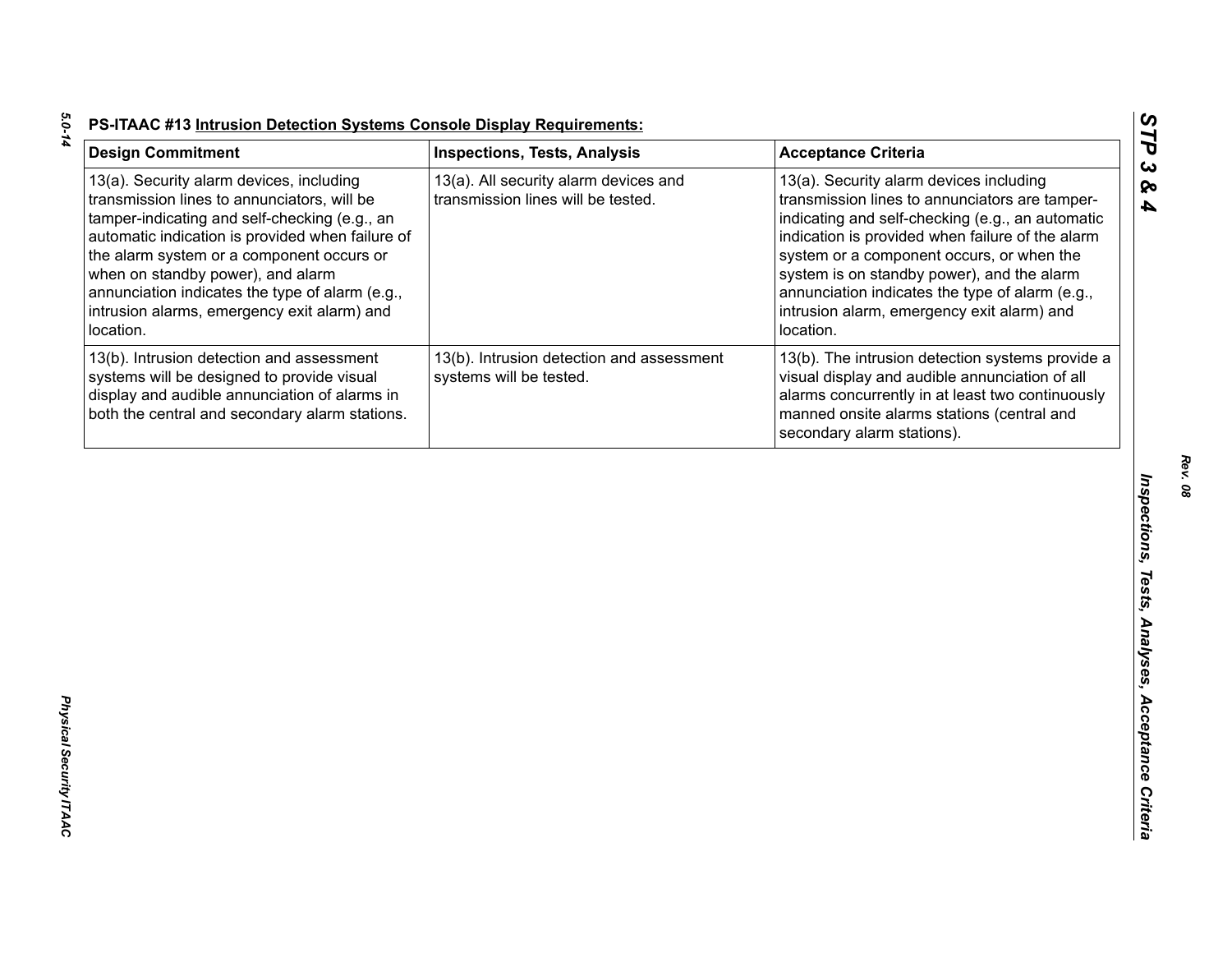| <b>Design Commitment</b>                                                                                                                                                                                                                                               | <b>Inspections, Tests, Analysis</b>                                        | <b>Acceptance Criteria</b>                                                                                                                                                                                                                                                              |
|------------------------------------------------------------------------------------------------------------------------------------------------------------------------------------------------------------------------------------------------------------------------|----------------------------------------------------------------------------|-----------------------------------------------------------------------------------------------------------------------------------------------------------------------------------------------------------------------------------------------------------------------------------------|
| 14. Intrusion detection systems recording<br>equipment will record onsite security alarm<br>annunciation including the location of the alarm,<br>false alarm, alarm check, and tamper indication<br>and the type of alarm, location, alarm circuit,<br>date, and time. | 14. The intrusion detection systems recording<br>equipment will be tested. | 14. Intrusion detection systems recording<br>equipment is capable of recording each onsite<br>security alarm annunciation including the<br>location of the alarm, false alarm, alarm check,<br>and tamper indication and the type of alarm,<br>location, alarm circuit, date, and time. |
|                                                                                                                                                                                                                                                                        |                                                                            |                                                                                                                                                                                                                                                                                         |
|                                                                                                                                                                                                                                                                        |                                                                            |                                                                                                                                                                                                                                                                                         |
|                                                                                                                                                                                                                                                                        |                                                                            |                                                                                                                                                                                                                                                                                         |
|                                                                                                                                                                                                                                                                        |                                                                            |                                                                                                                                                                                                                                                                                         |
|                                                                                                                                                                                                                                                                        |                                                                            |                                                                                                                                                                                                                                                                                         |
|                                                                                                                                                                                                                                                                        |                                                                            |                                                                                                                                                                                                                                                                                         |
|                                                                                                                                                                                                                                                                        |                                                                            |                                                                                                                                                                                                                                                                                         |
|                                                                                                                                                                                                                                                                        |                                                                            |                                                                                                                                                                                                                                                                                         |
|                                                                                                                                                                                                                                                                        |                                                                            |                                                                                                                                                                                                                                                                                         |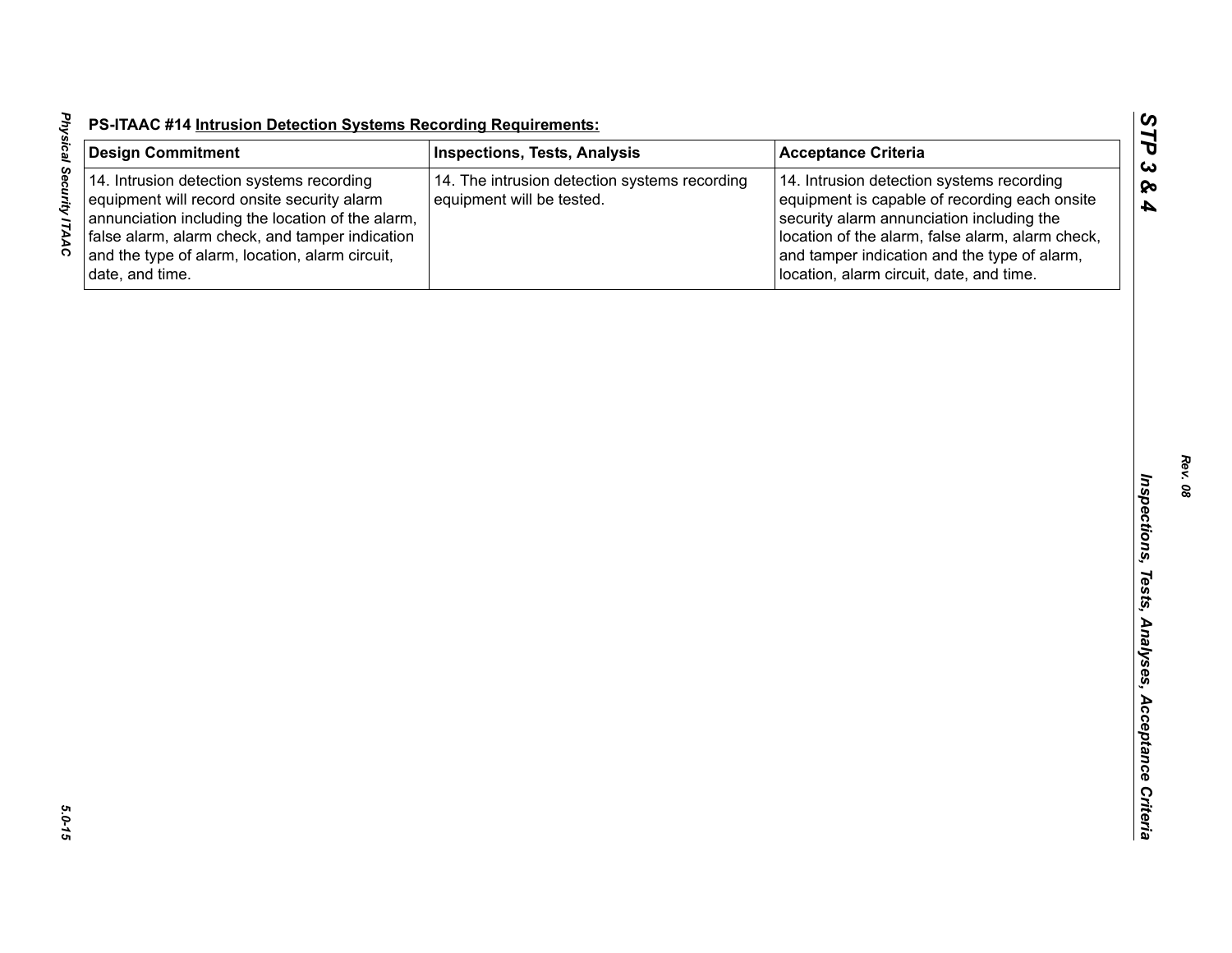| c |  |
|---|--|
|   |  |
|   |  |
|   |  |
|   |  |
|   |  |

| <b>Design Commitment</b>                                                                                                                                                                                                     | <b>Inspections, Tests, Analysis</b>                                                                                                                                             | <b>Acceptance Criteria</b>                                                                                                                                                                                               |
|------------------------------------------------------------------------------------------------------------------------------------------------------------------------------------------------------------------------------|---------------------------------------------------------------------------------------------------------------------------------------------------------------------------------|--------------------------------------------------------------------------------------------------------------------------------------------------------------------------------------------------------------------------|
| 15. Emergency exits through the protected area<br>perimeter and vital area boundaries will be<br>alarmed with intrusion detection devices and<br>secured by locking devices that allow prompt<br>egress during an emergency. | 15. Tests, inspections, or a combination of tests<br>and inspections of emergency exits through the<br>protected area perimeter and vital area<br>boundaries will be performed. | 15. Emergency exits through the protected area<br>perimeter and vital area boundaries are alarmed<br>with intrusion detection devices and secured by<br>locking devices that allow prompt egress during<br>an emergency. |
|                                                                                                                                                                                                                              |                                                                                                                                                                                 |                                                                                                                                                                                                                          |
|                                                                                                                                                                                                                              |                                                                                                                                                                                 |                                                                                                                                                                                                                          |
|                                                                                                                                                                                                                              |                                                                                                                                                                                 |                                                                                                                                                                                                                          |
|                                                                                                                                                                                                                              |                                                                                                                                                                                 |                                                                                                                                                                                                                          |
|                                                                                                                                                                                                                              |                                                                                                                                                                                 |                                                                                                                                                                                                                          |
|                                                                                                                                                                                                                              |                                                                                                                                                                                 |                                                                                                                                                                                                                          |
|                                                                                                                                                                                                                              |                                                                                                                                                                                 |                                                                                                                                                                                                                          |
|                                                                                                                                                                                                                              |                                                                                                                                                                                 |                                                                                                                                                                                                                          |
|                                                                                                                                                                                                                              |                                                                                                                                                                                 |                                                                                                                                                                                                                          |
|                                                                                                                                                                                                                              |                                                                                                                                                                                 |                                                                                                                                                                                                                          |
|                                                                                                                                                                                                                              |                                                                                                                                                                                 |                                                                                                                                                                                                                          |
|                                                                                                                                                                                                                              |                                                                                                                                                                                 |                                                                                                                                                                                                                          |
|                                                                                                                                                                                                                              |                                                                                                                                                                                 |                                                                                                                                                                                                                          |